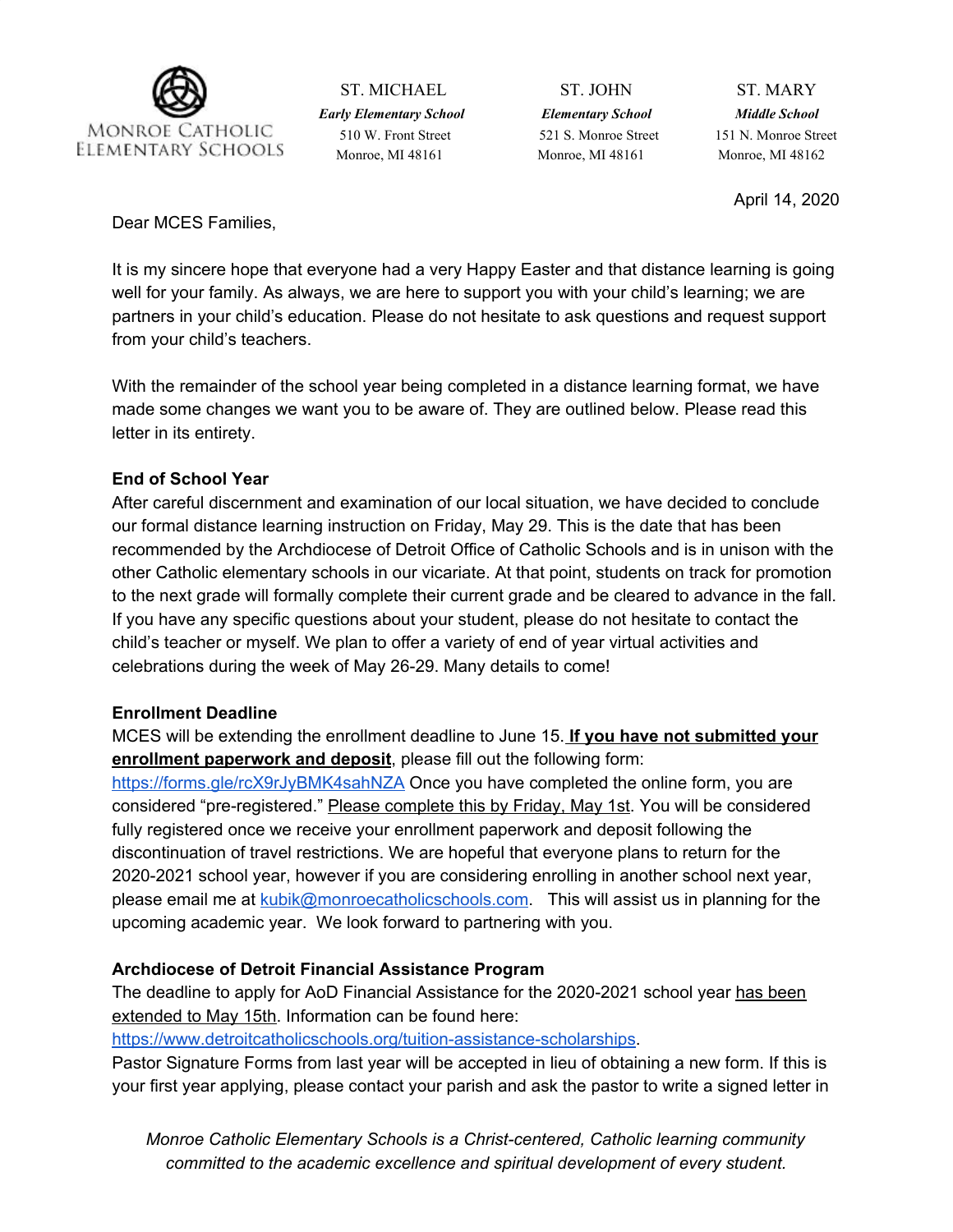

*Early Elementary School Elementary School Middle School* Monroe, MI 48161 Monroe, MI 48161 Monroe, MI 48162

ST. MICHAEL ST. JOHN ST. MARY

510 W. Front Street 521 S. Monroe Street 151 N. Monroe Street

place of the form and have him email it to you. Questions can be directed to Mrs. Hussey at [hussey@monroecatholicschools.com.](mailto:hussey@monroecatholicschools.com)

### **Family Service Hour Requirements**

We recognize that many families wait for the Auction to obtain their Family Service Hour requirements. We will forgive incomplete service hours for the 2019-2020 school year due to the abrupt end to the year and inability to complete hours during the travel restrictions. Please enter your completed service hours: <https://www.mcesmonroe.com/family-service-hours.html>.

### **Kindergarten Registration**

Space is filling quickly in our Kindergarten Classes! If you are not currently registered, please do so soon using the pre-registration form above. Information regarding Kindergarten Readiness Screening will be available soon.

# **Grading Information for 4th Quarter**

Students are still learning and will continue to be assessed during the COVID-19 Distance Learning. End of year report cards will be made available at the conclusion of the school year. Teachers have been instructed to be lenient with due dates and workloads to ensure families are not overwhelmed with the work. If your child is struggling with the work or workload, please reach out to your child's teacher; they are happy to help if possible!

#### **5th, 6th, & 7th Grade Families**

Please complete the Elective Request Forms sent by Mrs. Zawistowicz so she can complete the 2020-2021 class schedule in a timely manner. Thank you!

#### **Community**

In our Catholic School, the community is one of the most important parts of the experience. Please encourage your child to participate in the Zoom calls with their class for both the academic experience as well as the time to connect with their peers. I also encourage you to watch the daily morning assembly video and join us for the weekly Facebook Live Masses. Information is shared in the daily email, on the website and on social media.

# **Yearbooks**

Our middle school yearbook class continues to work under the direction of Mrs. Cobb to prepare a thorough and memorable publication. They are still available to order. Please follow this link: [https://prepay.geskusphoto.com/orderSchool.asp.](https://prepay.geskusphoto.com/orderSchool.asp) Please search "Monroe Catholic Schools" to be directed to our ordering information.

*Monroe Catholic Elementary Schools is a Christ-centered, Catholic learning community committed to the academic excellence and spiritual development of every student.*